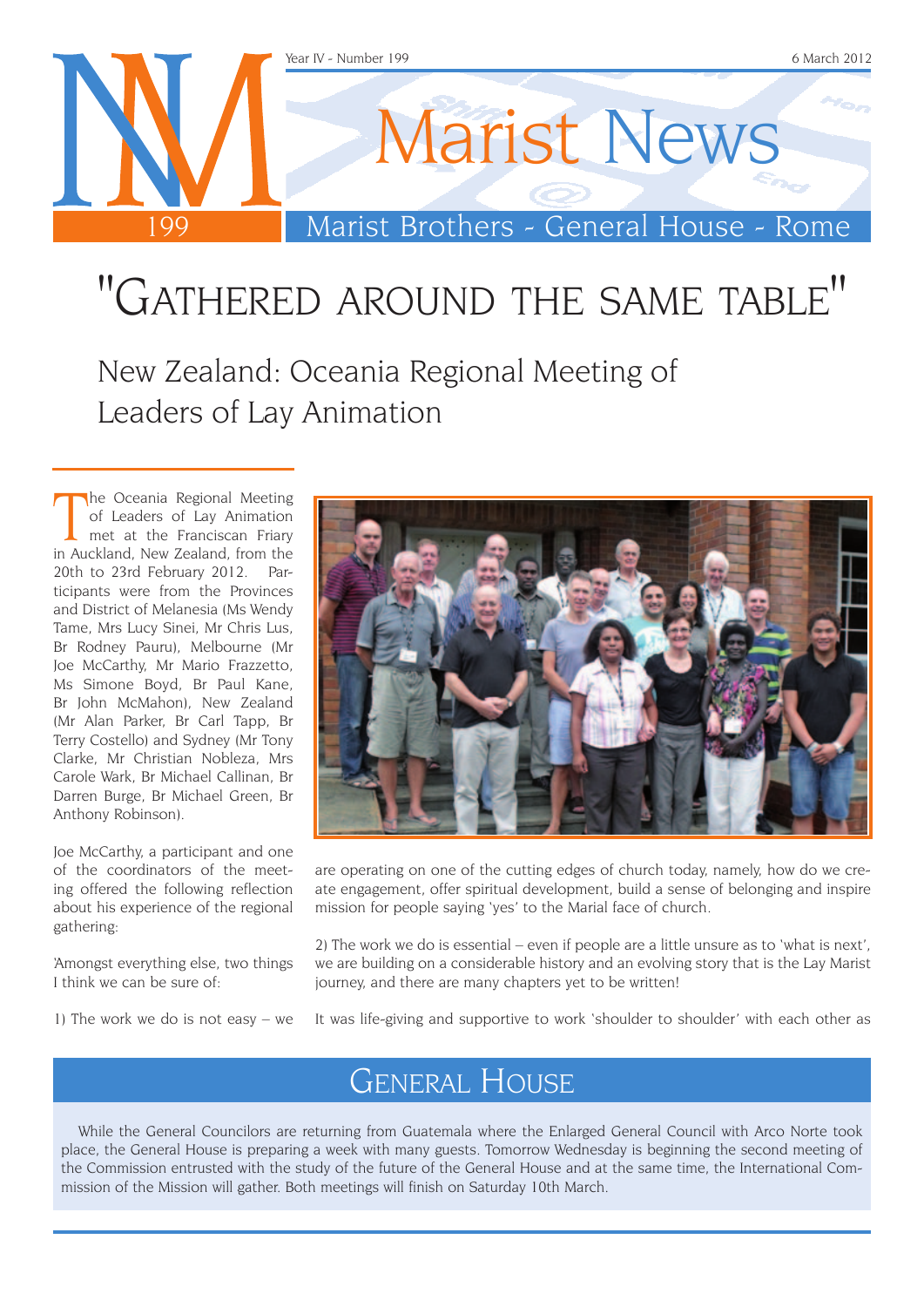a region.'

The following statement is a reflection by the participants of the meeting in an attempt to capture the heart of their experience during the days together:

*We are unified in our belief that God has touched us and given us a Marist heart. We are unable to live any other way, as we are Marists. We are guided by this same Spirit to explore new ways of living the charism.*

*The charism of Marcellin is a gift of God to the entire ecclesial community. Hence,*  *our respective vocations are lived in a spirit of communion. A clear and strong identity for both Brothers and Lay people is essential for the vitality of this relationship to take us into the future.* 

*There is an urgent need to define and develop the Lay identity to enable new pathways of engagement and belonging. We see the importance of a new paradigm for Lay Marist vocation. We are committed to researching the practicalities of this and implementing the model.*

*There is a desire to provide opportunities for Lay Marists to explore their vocation* 

*at greater depth through a variety of formative experiences. We are keen to build on the strong foundation that already exists in our formation programs and develop new ways for all Lay Marists young and old to access our spirituality.*

*This is our moment in Marist history. Now is the time to act. There is urgency within those gathered to identify specific ways forward, to abandon the answers of the past that do not satisfy and, with Mary, go in haste to a new land.*

**NM** 

# Come, you blessed of my Father SED publishes a solidarity prayer book for Lent 2012

I a The NGO SED and the<br>Spanish Marist Confer-<br>Jence (CME) have pub-<br>lished a free prayer book a The NGO SED and the Spanish Marist Conference (CME) have pubfor the season of Lent. For 2012, the publication's title is « Come, you blessed of my Father ».

The book offers material for prayer and reflection for the days in preparation for Easter. As in previous years, the work also includes material for Easter week.

Centred around solidarity, the texts are an invitation to live this time of conversion from a perspective conscious of the surrounding situation and of the eradication of injustice, near us or outside our environment.

Through the words and testimonies of people who know the reality of poor countries,



the celebration of this Lenten season invites us to follow the footsteps of Jesus, the Master who has words of eternal life for all.

For, as the introduction reminds us in citing thewords of Mgr Oscar Romero: « Everyone who struggles for justice... is working for the Kingdom of God ».

The book has been prepared by the usual collaborators of SED in topics of sensitisation. Once more, the Organisation thanks each one for his/her work and engagement in this project.

If you wish to receive a copy of the book, please contact one of the regional delegations or the central headquarters (delegaciones regionales o sede central) of SED. Orders will be taken until the stock runs out.



**2**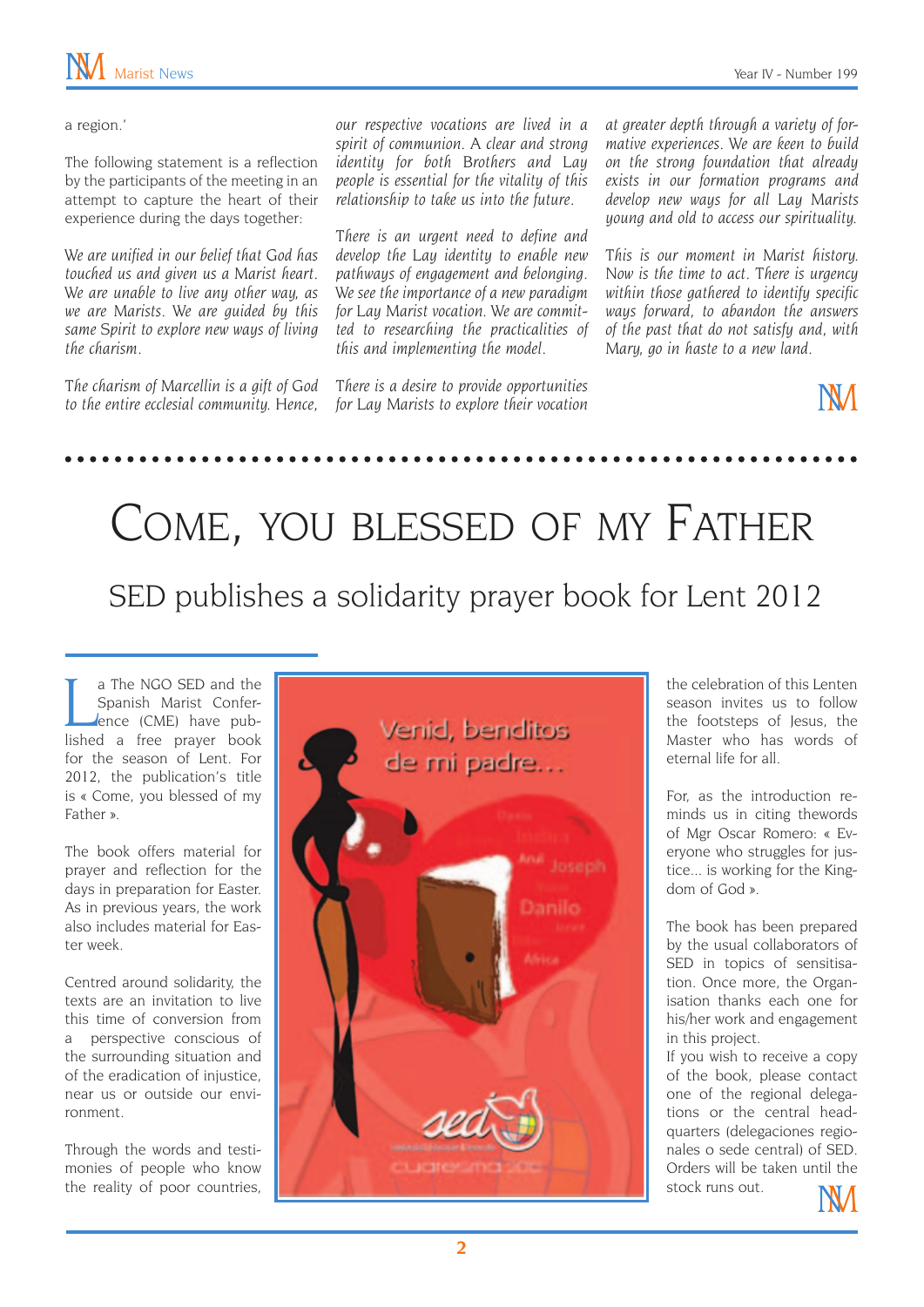# CHANGE – Make the difference!

Second meeting of the Organizing Committee for the International Marist Youth Meeting 2013

The Organizing Committee for the International Marist Youth Meeting (IMYM) – event prior to the World Youth Day, which will be held he Organizing Committee for the International Marist Youth Meeting (IMYM) – event prior to the in Rio de Janeiro/Brasil – met from 15 to 18 February in the Colegio Marista San José, Tijuca, with persons invited from other parts of the world who were present at the two previous meetings (Sidney in 2008 and Buitrago in 2011).

This committee is formed by the Director of the Secretariat of Mission, Br João Carlos do Prado; representatives of the Marist Union of Brasil (UMBRA-SIL): Br Valdícer Civa Fachi, Br José de Assis Elias de Brito, Ir. Rosmar Rissi, José Messias Pina and João Carlos de Paula; representatives of the 3 Marist Provinces of Brasil that took part in the previous WYDs: Bruno Socher, Malu Resende, Br João Batista Pereira, João Bastos Cunha, Br Luis André, Karen Theline da Silva, Br Deivis Fischer and Jair Dutra, and representatives of the Marist Colleges of Rio de Janeiro: Edson Leite, Br Pedro Jadir de Araújo Melo, Br Marciano de Brito Silva and Michel Nantes. Those invited were Brs Antonio Alegre, Ángel Prieto Hernández, of Spain (co-ordinators of the 2011 IMYM), Daniel Martín, of America Central (participant in the IMYM of Buitrago), and Hendrika Duivenvoorden, a young Australian who took part in the IMYMs of Sidney and Buitrago.

There was some very significant exchange during the 4 days of the meeting between the representatives of the Sidney and Buitrago meetings and the members of the current Organizing Committee. There was also a visit to the site where the meeting will be held. In addition to this, the group was able to push forward with IMYM planning. It was decided that the slogan of the



meeting will be the same one proposed by the Holy See for WYD 2013: "Go and make disciples of all nations" (Mt 28: 19). The theme will be: CHANGE – Make the difference!

The Organizing Committee will meet again on 15 and 16 March in the same Colegio Marista San José – Tijuca, to define the final details for the official launching of the IMYM and continue the work of the sub-commissions.

Further information on the next World Youth Day can be found on the official site of the WYD Rio 2013: http://www.rio2013.com



#### Orthodox and Catholics « Around the Same Table »

n Saturday 14 January 2012, the Lycée Léonin of Patissia hosted a Session of reflection on the theme: "The Vocation of lay marists" as it is presented in the book: "Gathered around the same Table".

The Session, which had the participation of all the members of the teaching and administration staff of the two Lycées Léonins – Néa Smyrni and Patissia – and of all the members of the Marist Fraternities (nearly 340 persons in total), aimed at studying the real meaning of the Vocation of the Lay Marists and the way in which this Vocation is linked with the Institute of the Brothers. The ultimate aim of the Session was certainly to assure the strengthening of the Marist Vocation at present and its growth in the future.